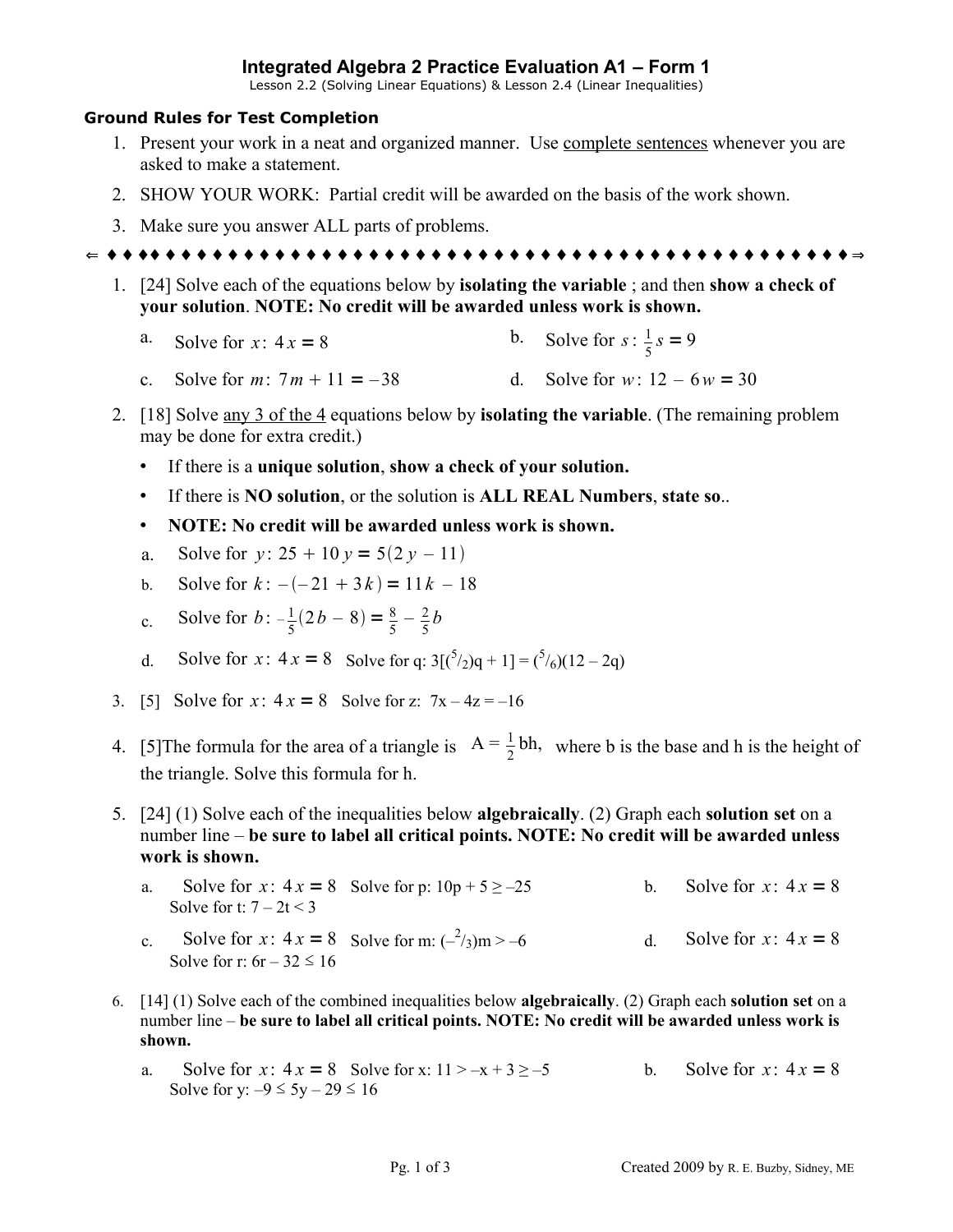## **Integrated Algebra 2 Practice Evaluation A1 – Form 1**

Lesson 2.2 (Solving Linear Equations) & Lesson 2.4 (Linear Inequalities)

- 7. [5] Tim plans to buy 10 lobsters weighing  $1\frac{1}{4}$  $\frac{1}{4}$  pounds each. He knows that he will have to pay between \$4.79 and \$5.29 per pound. Write a compound inequality which represents the cost, c, that Tim can expect to pay for the lobsters. **Round the costs to the nearest cent.**
- 8. [5] Lily has \$55 in her purse. She plans to do some shopping for her son's graduation. She needs \$3.00 for parking and \$5.00 for gas. Write an inequality to represent the amount, A, she can spend and still have enough money to pay for parking and gas.